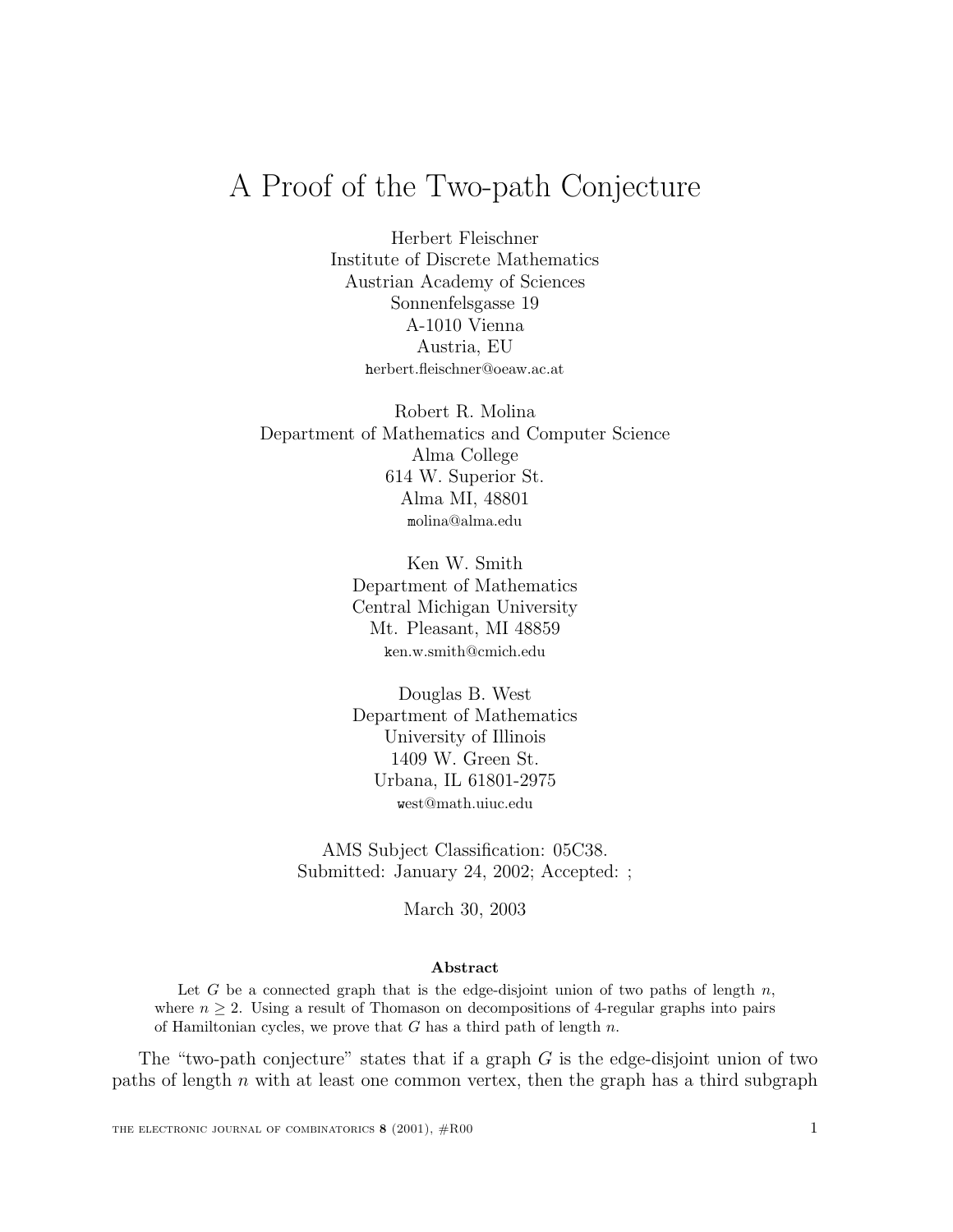that is also a path of length n. For example, the complete graph  $K_4$  is an edge-disjoint union of two paths of length 3, each path meeting the other in four vertices. The cycle  $C_6$ is the edge-disjoint union of two paths of length 3 with common endpoints. In the first case, the graph has twelve paths of length 3; in the second there are six such paths.

The two-path conjecture arose in a problem on randomly decomposable graphs. An H-decomposition of a graph G is a family of edge disjoint  $H$ -subgraphs of G whose union is G. An H-decomposable graph G is randomly H-decomposable if any edge disjoint family of H–subgraphs of G can be extended to an  $H$ –decomposition of G. (This concept was introduced by Ruiz in [7].)

Randomly  $P_n$ -decomposable graphs were studied in [1, 5, 6, 4]. In attempting to classify randomly  $P_n$ -decomposable graphs, in [5] and [6] it was necessary to know whether the edge-disjoint union of two copies of  $P_n$  could have a unique  $P_n$ -decomposition. The two-path conjecture is stated as an unproved lemma in [3].

Our notation follows [2]. A path of length n is a trail with distinct vertices  $x_0, \ldots, x_n$ ,  $([2], p. 5)$ . We say that G decomposes into subgraphs X and Y when G is the edge-disjoint union of  $X$  and  $Y$ .

**Theorem.** If G decomposes into two paths X and Y, each of length n with  $n \geq 2$ , and X and Y have least one common vertex, then G has a path of length n distinct from X and  $Y$ .

**Proof.** Label the vertices of X as  $x_0, x_1, \ldots, x_n$ , with  $x_{i-1}$  adjacent to  $x_i$  for  $1 \leq i \leq n$ . Similarly, label the vertices of Y as  $y_0, y_1, \ldots, y_n$ . Let s be the number of common vertices; thus G has  $2n + 2 - s$  vertices.

If  $s = 1$ , then we may assume by symmetry that  $x_i = y_j$  with  $i \geq j$  and  $i \geq 1$  and  $j < n$ . In this case, the vertices  $x_0, \ldots, x_i, y_{j+1}, \ldots, y_n$  form a path of length at least n having a subpath of length  $n$  different from  $X$  and  $Y$ .

Similarly, if  $s = 2$ , then we may let the common vertices be  $x_{i_1}, x_{i_2}$  and  $y_{i_1}, y_{i_2}$  with  $x_{i_1} = y_{j_1}$  and  $x_{i_2} = y_{j_2}$ . Using symmetry again, we may assume that  $i_1 < i_2$ ,  $j_1 < j_2$ , and  $i_1 \geq j_1$ . With this labeling, again the vertices  $x_0, \ldots, x_{i_1}, y_{j_1+1}, \ldots, y_n$  form a path with a subpath of length  $n$  different from  $X$  and  $Y$ .

Hence we may assume that  $s \geq 3$ . The approach above no longer works, since now the points of intersection need not occur in the same order on  $X$  and  $Y$ . Suppose first that the intersection contains an endpoint of one of the paths. We may assume that  $x_0 = y_k$ for some k with  $k < n$ . Now we consider two cases. If  $y_{k+1}$  is not a vertex of X, then we replace the edge  $x_{n-1}x_n$  with the edge  $y_{k+1}x_0$  to create a third path of length n. If  $y_{k+1} = x_i$  for some i, then we replace the edge  $x_i x_{i-1}$  with the edge  $y_{k+1} x_0$  to create a new path of length  $n$ .

Therefore, we may assume that  $s \geq 3$  and that none of  $\{x_0, x_n, y_0, y_n\}$  is among the s shared vertices. We apply a result of Thomason ([8], Theorem 2.1, pages 263-4): If H is a regular multigraph of degree 4 with at least 3 vertices, then for any two edges  $e$  and  $f$ there are an even number of decompositions of H into two Hamiltonian cycles  $C_1$  and  $C_2$ with e in  $C_1$  and f in  $C_2$ .

From the given graph  $G$ , we construct a 4-regular multigraph  $H$ . We first add the edges  $e_0 = x_0 x_n$  and  $f_0 = y_0 y_n$ . We then "smooth out" all vertices of degree 2; that is, we